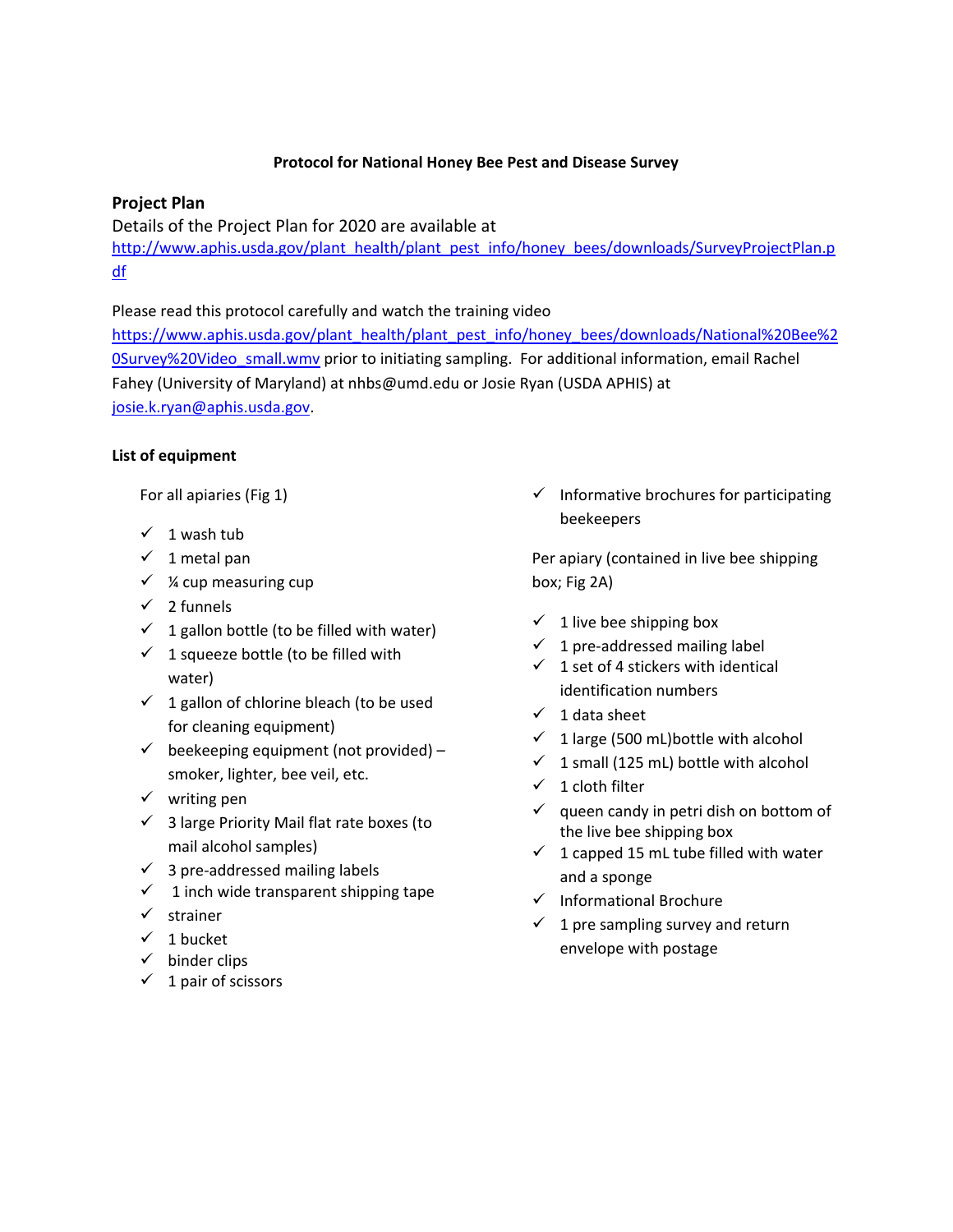**Overview:** The goal is to collect a composite sample of adult bees from 8 randomly selected colonies in each apiary that you sample. You will need to open 8 colonies and remove a frame that contains young developing brood and shake the adult bees into the collection wash tub. You will collect two, ¼ cup scoops of bees. One scoop of bees will go into alcohol bottle and the second scoop of bees will be placed in the live bee box for that apiary. You will also "bump" a single brood frame from each colony to dislodge exotic parasitic mites like *Tropilaelaps* and/or pests such as the small hive beetle. You will leave the apiary with a composite sample of live bees in the ventilated cardboard box and a composite sample of bees in alcohol in the large alcohol vial. You will also have the filtered wash from the comb "bump" in the smaller alcohol bottle. For specifics on how to collect the samples see steps below.

#### Steps:

- 1. Before leaving for apiary ensure all equipment is on hand including beekeeping protective gear and beekeeping tools. IMPORTANT: remember to fill the one gallon bottle and squeeze bottle with water.
- 2. Identify apiary with at least 10 colonies of bees (8 of which will be sampled, with 2 extra in case inspector encounters dead outs or queen-less colonies during inspection. Dead outs and queenless colonies should not be included in the survey sampling). Prioritize queen producers, package/nuc producers, honey producers, and apiaries used for crop pollination. Select apiaries in areas at high risk for exotics invasion (near deep water shipping ports, international airports, and high traffic areas for migratory beekeeping). Apiaries should be chosen in order to give as close to an equal representation of the entire state as possible. Ideally, a state will be sectioned into 4 quadrants with apiaries randomly chosen from each quadrant. REMINDER: Split up your sampling trips so you are not sampling all of your beekeepers within the same season. Take samples in the spring, summer and fall.
- 3. Also identify the nearest post office to this apiary from which you can mail the live sample of bees immediately after sample collection or if mailing several boxes the boxes must be mailed by the end of the day before the Post Office closes.
	- a. It is best to ship live bees between Monday and Wednesday so they do not arrive at the The UMD Honey Bee Lab on the weekend when there is no one available to receive them. Please do not sample and ship live bees on Thursday.
	- b. It is legal to mail live bees. Go to [http://pe.usps.gov/text/pub52/pub52c5\\_007.htm](http://pe.usps.gov/text/pub52/pub52c5_007.htm) for more information on the postal service regulations.
- 4. Explain the sampling process to the beekeeper. Show the beekeeper the brochure and answer any questions they may have. Have the beekeeper fill out the pre-sampling survey and mail it the UMD lab.
- 5. Open one live bee mailing box (Fig 2B), it should contain:
	- a. Data sheet and ID stickers.
	- b. Large bottle and small bottle of alcohol.
	- c. Petri dish glued to box floor containing queen candy.
	- d. Capped 15 mL tube filled with water and a wicking sponge.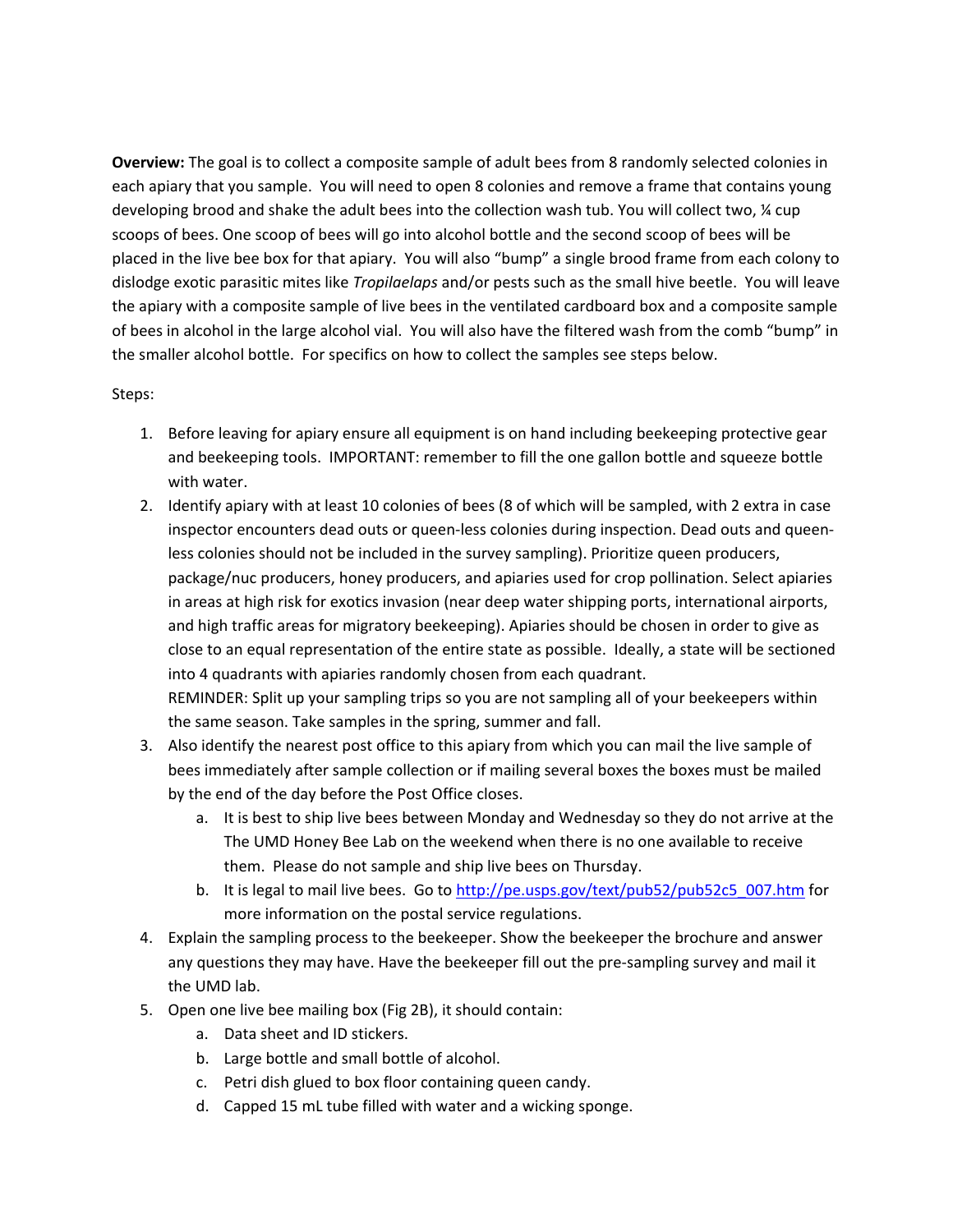- e. Cloth filter.
- f. Mailing label.
- g. Data identification sheet.
- 6. Place identifying stickers onto (Fig 3):
	- a. Data identification sheet.
	- b. Large collection bottle containing alcohol.
	- c. Small collection bottle containing alcohol.
	- d. Live bee shipping box.
- 7. Fill out the data information sheet. An electronic version of the datasheet that can be filled out on the computer and emailed to [nhbs@umd.edu.](mailto:faheybrl@umd.edu.) It is available at [http://www.aphis.usda.gov/plant\\_health/plant\\_pest\\_info/honey\\_bees/downloads/apiary](http://www.aphis.usda.gov/plant_health/plant_pest_info/honey_bees/downloads/apiary-dis.pdf)[dis.pdf.](http://www.aphis.usda.gov/plant_health/plant_pest_info/honey_bees/downloads/apiary-dis.pdf)
- 8. Set up sampling equipment:
	- a. Remove wax paper covering queen candy (in petri dish and glued to floor of box) (Fig 4).
	- b. Remove cap from 15 mL tube containing the wet sponge to allow bees access to water source. Place tube in live bee box. (Fig 5).
	- c. Close shipping box making sure the two sides with metal screen match up to ensure proper ventilation for live bees and place funnel into hole into top of box (Fig 6A).
	- d. BE SURE TO KEEP THE LIVE SHIPPING BOX IN THE SHADE AND OUT OF DIRECT SUNLIGHT AND WIND.
	- e. Open large alcohol bottle and place second funnel into its mouth so it can receive bees (Fig 6B). It may be helpful to place the alcohol bottle in the center of a roll of duct tape to stabilize the bottle.
- 9. When sampling an apiary, it is critical to select colonies at random, which is different than haphazard or regularly spaced. Colonies should under no circumstances be preferentially selected because they seem "healthy" or "sickly". To help select colonies as random, use the attached page of randomly generated numbers.
- 10. Open colony to the brood nest and examine for disease and queen status/condition. Record any disease/queen conditions on data sheet.
- 11. Find a frame containing at least some uncapped brood (Fig 7). Ensure queen is not present on this frame. IF no brood is present, and another colony is available, do not sample the broodless colony but choose another colony with brood. IF no other colony is available take adult bee sample from a frame in the center of brood nest. If you have a choice, try and chose a well wired, sturdy frame to sample.
- 12. Shake bees from frame into wash tub (Fig 8).
- 13. Knock the wash tub to gather bees into one corner of the tub (Fig 9).
- 14. Scoop  $\frac{1}{4}$  cup of adult bees (Fig 10) into the funnel inserted into the lid of the live bee shipping box (Fig 11). Gently tap the box to force the bees from the funnel into the box (Fig 12). Do not collect more than ¼ cup of bees because overcrowding will result in mortality during shipping.
	- a. BE SURE TO KEEP THE LIVE SHIPPING BOX IN THE SHADE AND OUT OF DIRECT SUNLIGHT AND WIND.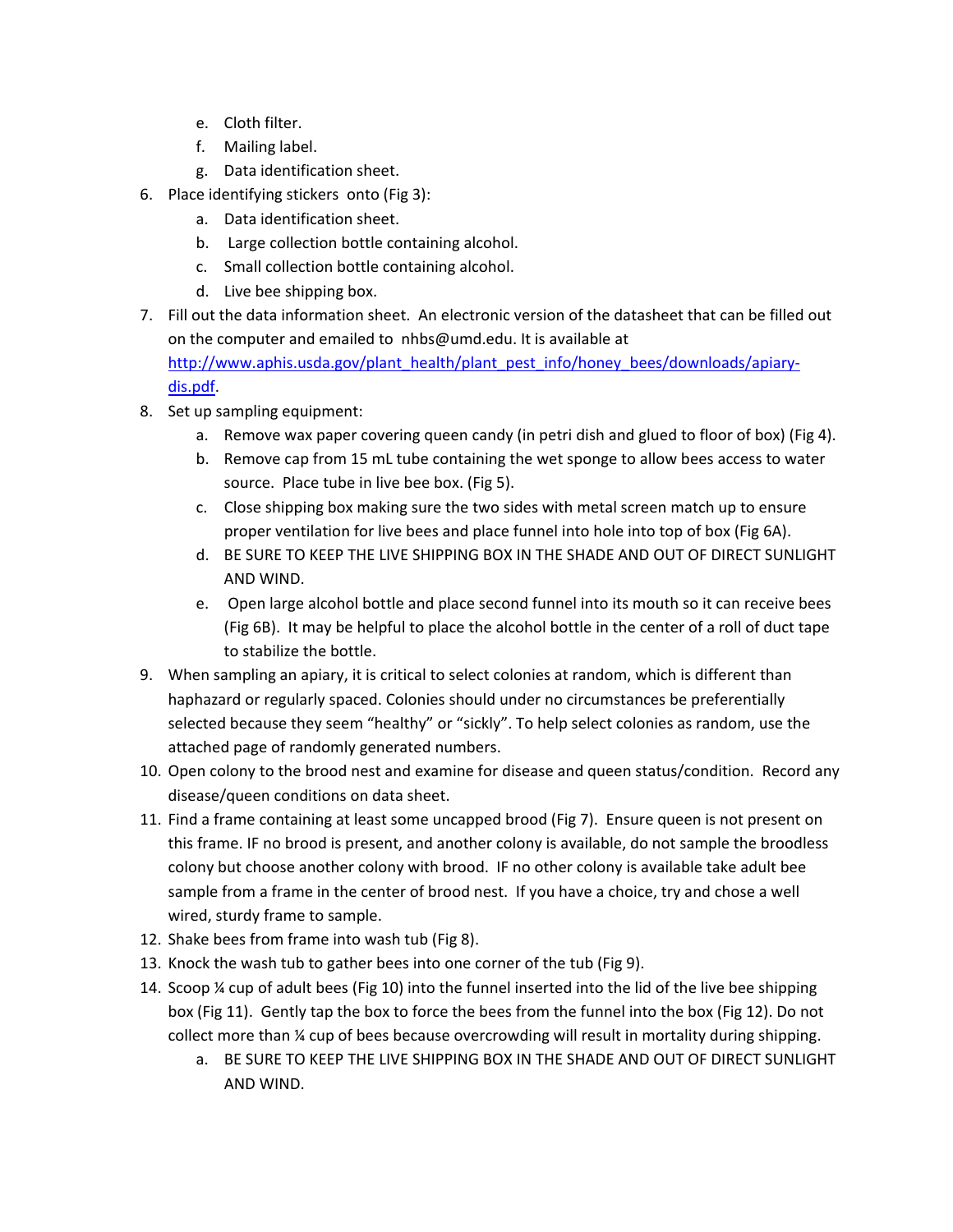- b. It also may be helpful to put the lid from the 500 mL alcohol bottle over the opening of the funnel to reduce the risk of live bees escaping. This may also help you keep track of the lid.
- 15. Scoop a second ¼ cup of bees from the tub into the funnel inserted in the large bottle containing alcohol, tap the bottle and funnel to force bees into the bottle (Fig 13).
- 16. Take the frame of bees (from which the bees were removed in step 9), and hold the frame over the metal collection pan, with one surface of the frame facing down (Fig 14). Firmly knock the outer edge of the frame in the pan possibly dislodging mites, beetles and other hive debris from the frame into the collection pan (Fig 15).
- 17. Knock the frame a second time.
- 18. Flip the frame so the frame surface facing down in step 15 is now facing up.
- 19. Knock the frame twice in the same manner outlined in step 14.
- 20. Switch the frame so you are now holding the opposite end of the frame and repeat steps 14-17. Each frame should be flipped 2 times, so that the frame is knocked a total of 8 times (2 knocks, flip over, 2 knocks, switch end of frame you are holding, 2 knocks, flip over, 2 knocks).
- 21. Place the brood frame back into the colony, and dump any bees remaining in the collection wash tub back in the colony.
- 22. Close the colony.
- 23. Repeat steps 8 through 22 until 8 colonies have been sampled. Note we are sampling at the apiary level, so samples from all colonies are being placed in the same live shipping box, large alcohol collection box, and debris from 8 frames from 8 different colonies are being knocked into the same metal tray. You will basically be collecting two scoops of live bees from each of 8 hives and placing them in either the live bee shipping box or the alcohol bottle and also "knocking" a single brood frame from each hive over the large metal tray.
- 24. Close the large bottle containing alcohol and tip the bottle several times dampening the contained bees (Fig 16).
- 25. Attach the cloth filter into the strainer using the binder clips (Fig 17).
- 26. Place about 2 cups of water into the metal collection pan and gently swirl the contents (Fig 18) before pouring the water and debris through the cloth filter (Fig 19). Be sure not to let water flow over the edge of the cloth filter.
- 27. Repeat step 24 until most of the debris in the collection pan has been removed , then using the squeeze bottle remove what debris remains and pass this though the cloth filter (Fig 20).
- 28. Allow the cloth filter to drip dry for a couple of minutes, and then gently remove it from the strainer, folding it so that the filtered debris remains secure in the center of the filter (Fig 21). This debris will be examined for mites, specifically *Tropilaelap*s.
- 29. Place the entire gently folded cloth filter into the small bottle containing alcohol and seal the bottle tightly to avoid spills during transport (Fig 22). Please make sure all of the filter material is in the main part of the bottle and none is on the neck of the bottle. Save the binder clips to be reused at subsequent apiaries.
- 30. Double check the lids of the small and large collections to make sure they are tight. Place both the small (containing cloth filter) and large bottle (containing bees) into large ziplock bags to contain any leaks from the alcohol before placing them into the large flat rate shipping box. This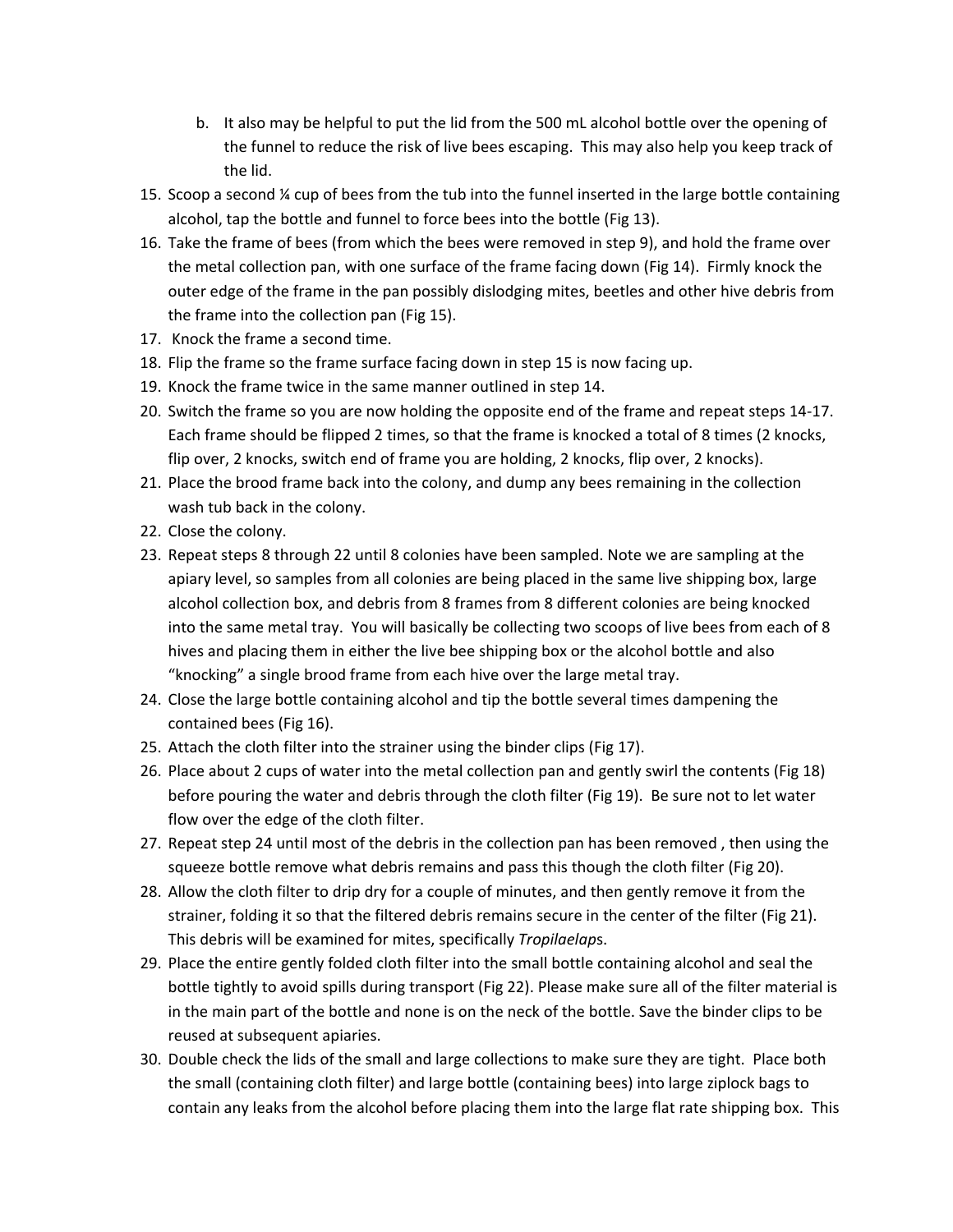box should be mailed when the box is full. Prior to mailing, place one of the pre-addressed shipping labels (UMD Honey Bee Lab, College Park, MD) at the appropriate place on the large Priority Mail flat rate box. Write FROM and your return address on the upper left corner of the box.

- 31. Ensure the data collection sheet is completely filled out and legible. Please make a copy of this sheet for your records, and then place it into a ziplock bag (with any other data sheets you have already filled out). The ziplock bag containing the data sheets should be sent with the mailing box containing sample bottles (Fig 23).
- 32. Remove the funnel from the live bee shipping container and cover the hole with the cardboard flap (Fig 24).
- 33. Secure the hole and lid of the live bee shipping box to the bottom of the box with the transparent shipping tape (Fig 25).
- 34. Place the mailing label (UMD Honey Bee Lab, College Park, MD) over the now sealed hole on the top of live bee shipping box and secure it with tape (Fig 26). Write FROM and your return address on the upper left corner of the box. Write the date on the front of the box. Please ensure that the sample label is clearly visible on the live bee box and is not covered by tape or postage.

# 35. **Drop off the live bee shipping box, containing collected samples, at the nearest post office ASAP.**

36. Collect and clean sampling equipment (pans, hive tools, funnels, and ¼ cup scoop) with 10% bleach and water solution. You may also sanitize hive tools by scorching them in your smoker. 37. Email: National Honey Bee Pest and Disease Survey Coordinator Rachel Fahey ([nhbs@umd.edu](mailto:faheybrl@umd.edu)) within 24 hours of shipment to notify the UMD lab that a live bee shipment is expected. Please also email Rachel Fahey within 24 hours after shipping alcohol and filtered samples.

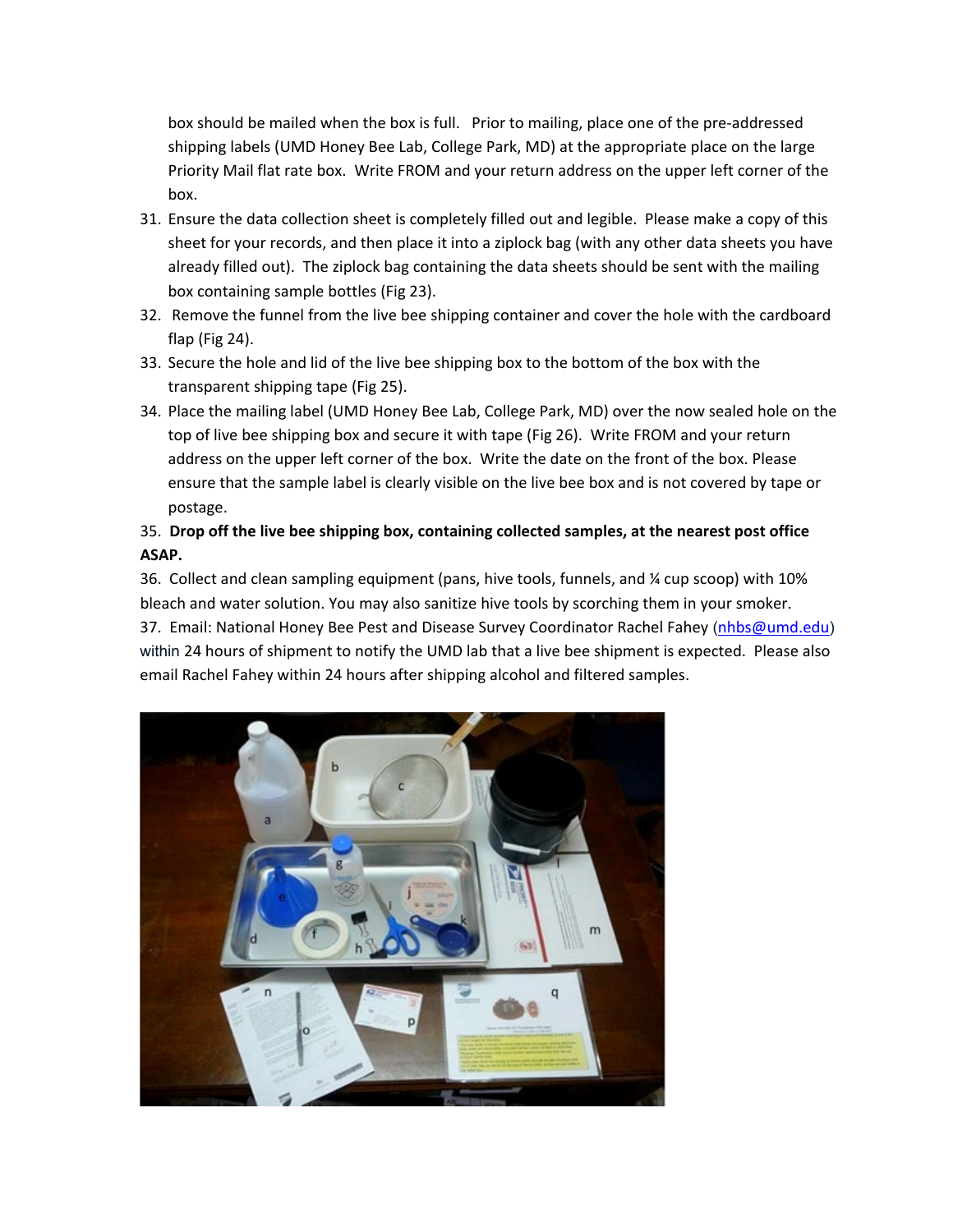Figure 1: Reusable equipment needed for sampling apiaries. Materials include (a) 1 gallon bottle (to be filled with water), (b) wash tub, (c) strainer, (d) metal pan, (e) funnel, (f) clear binding tape, (g) squeeze bottle (to be filled with water), (h) binder clips, (i) scissors, (j) training video, (k) ¼ cup measuring cup, (l) bucket, (m) 3 large Priority Mail flat rate boxes, (n) letters explaining the purpose of this sampling (a copy of this should be given to cooperating beekeepers), (o) pen, (p) 3 preaddressed mailing labels, (q) *Tropilaelaps* information sheet.

Also needed are basic beekeeping protective equipment (coveralls, veil, etc.) and beekeeping tools (smoker, hive tool etc.) which are not provided.



Figure 2A: A live bee shipping box which contains (Figure2B) all the materials needed to collect and store and ship samples in one apiary.

Figure 2B: Contents of a live shipping box (a) main box and (b) box lid, (c) Petri dish glued to shipping box floor containing queen candy, (d) capped 15 mL tube filled with water and a sponge, (e) 1 small (125 mL) bottle with alcohol (for *Tropilaelaps* sample), (f) 1 large (500 mL) bottle with alcohol (for *Nosema/Varroa* sample), (g) data sheet, (h) mailing label, (j) set of 4 stickers with identical Identification numbers, and (k) cloth filter.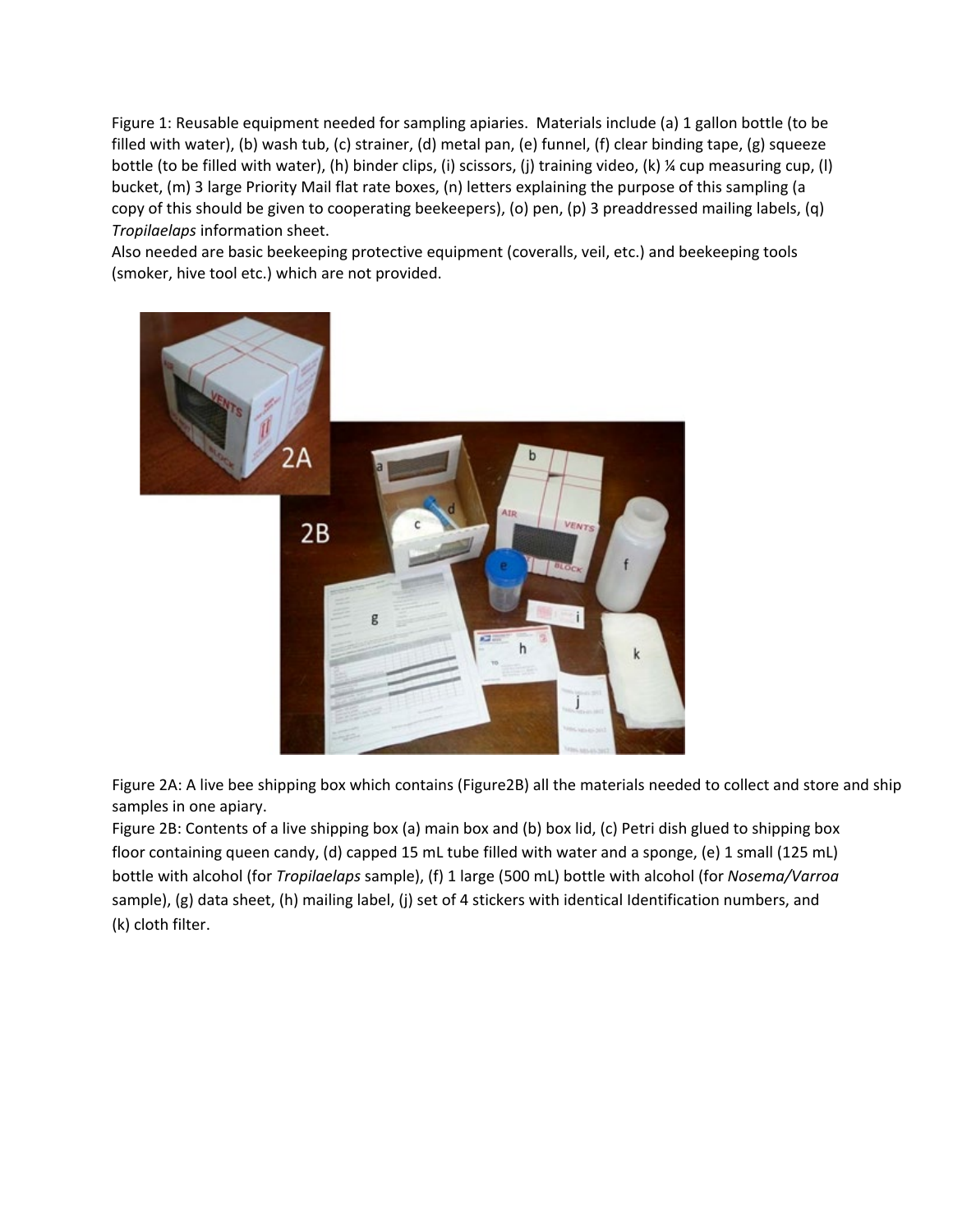

Figure 3: Place identification sticker onto (a) data sheet, (b) large bottle, (c) small bottle, and (d) mailing box.



Figure 4



Figure 5



Figure 4: To ensure queen candy does not dry out before use, it has been sealed in the petri dish. Remove wax paper before placing bees into the live shipping box.

Figure 5: Bees require water during transport, so the test tube with the sponge and water should be **UNCAPPED** before placing bees into the live shipping box.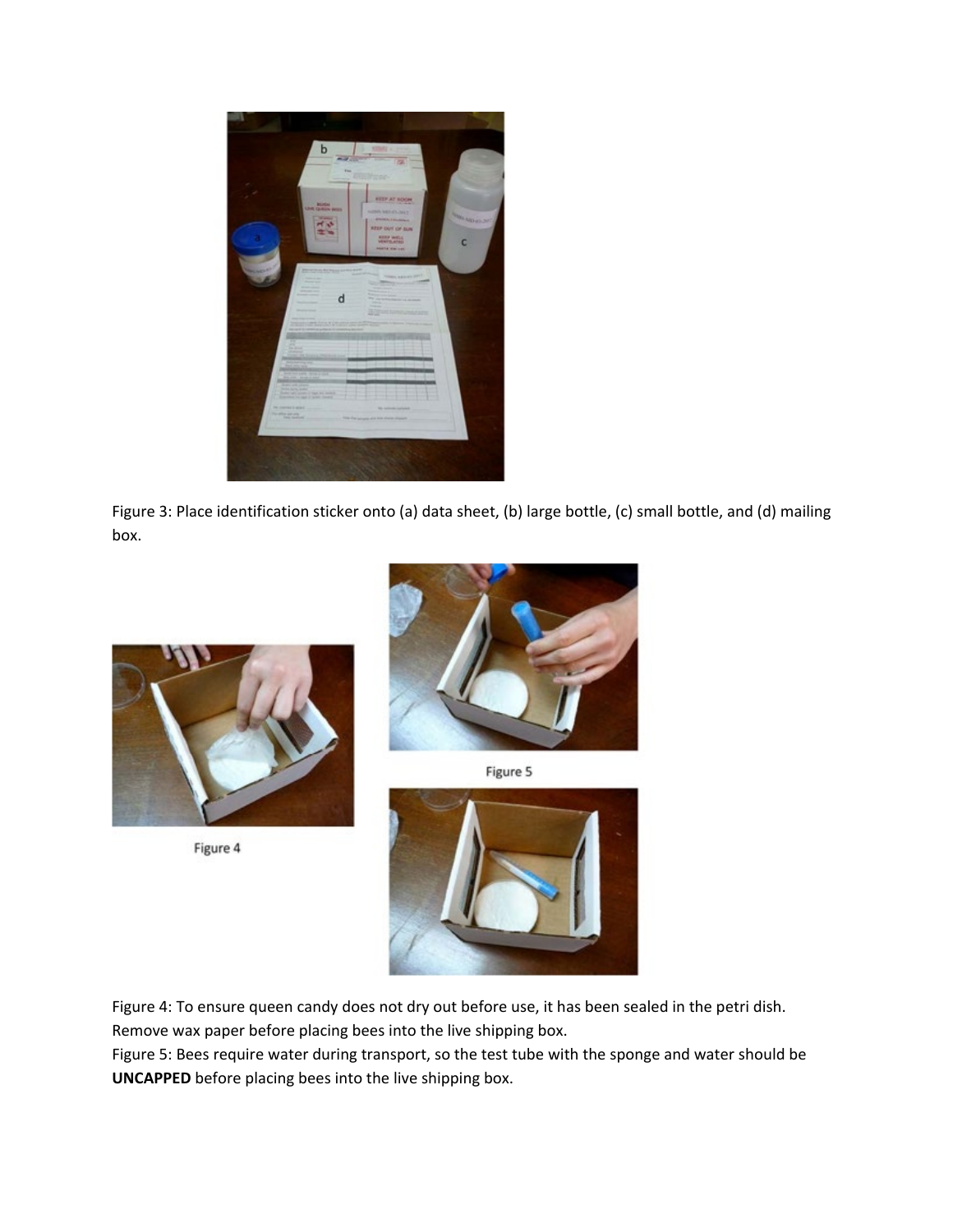

Figure 6A: Live bee shipping box with funnel inserted to receive bees. **This box should be set up and KEPT IN THE SHADE AT ALL TIMES after bees have been introduced, otherwise the sampled bees may overheat and die. Keep this box out of the wind.**

Figure 6B: Large bottle with funnel ready to receive bee samples.



Figure 7: A frame containing sufficient adult bees, uncapped and capped brood for sampling.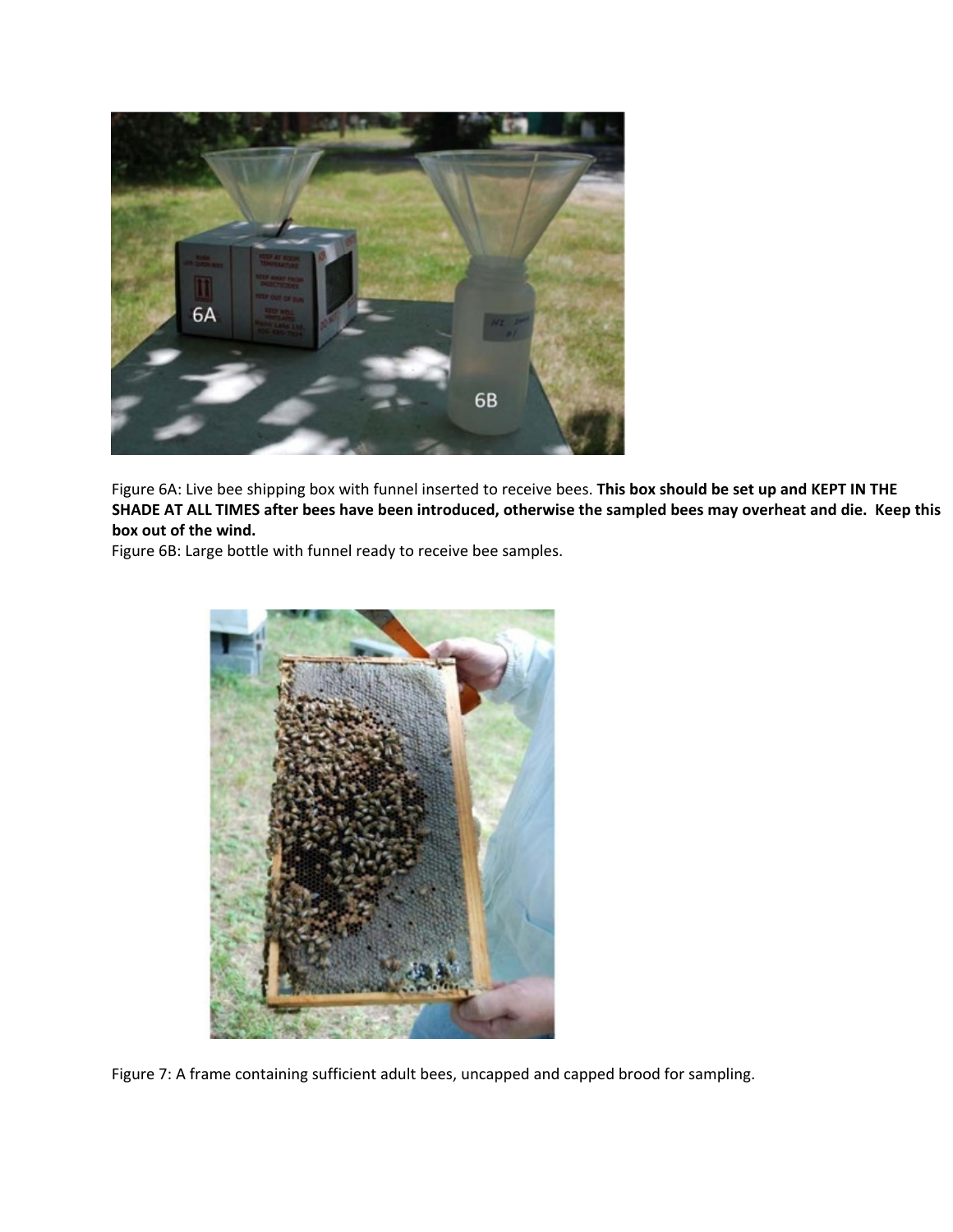

Figure 8: Removing bees from frame into wash tub.

Figure 9: Knock bees into corner of tub to facilitate easy removal of ¼ cup samples of live adult bees.



Figure 10: A brimming ¼ cup of bees.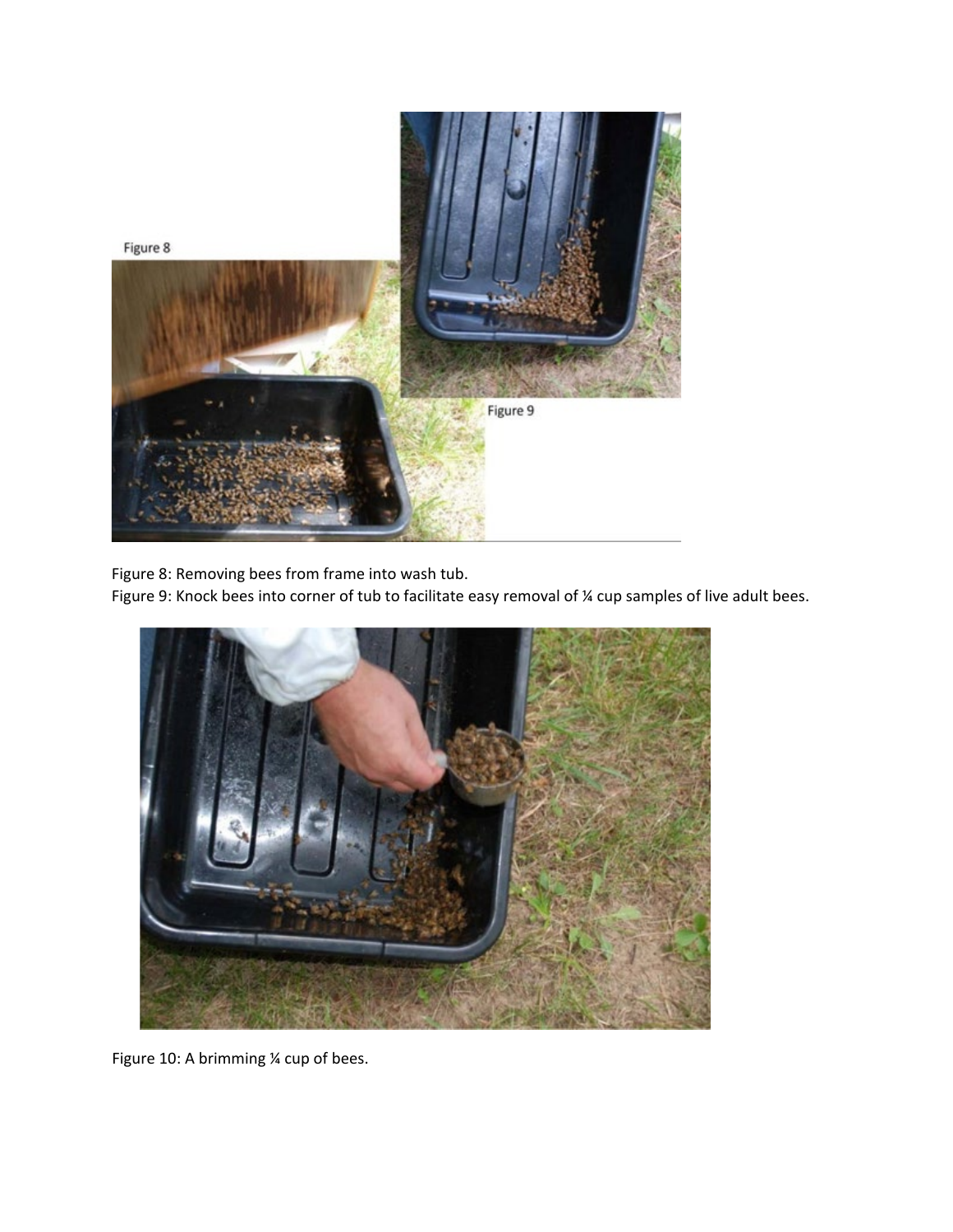

Figure 11: Place bees from cup into funnel inserted in the live bee shipping box. Figure 12: Gentle tap live bee shipping box and funnel so bees are forced into the collection box.



Figure 13: Place a second ¼ cup of bees into large bottle of alcohol.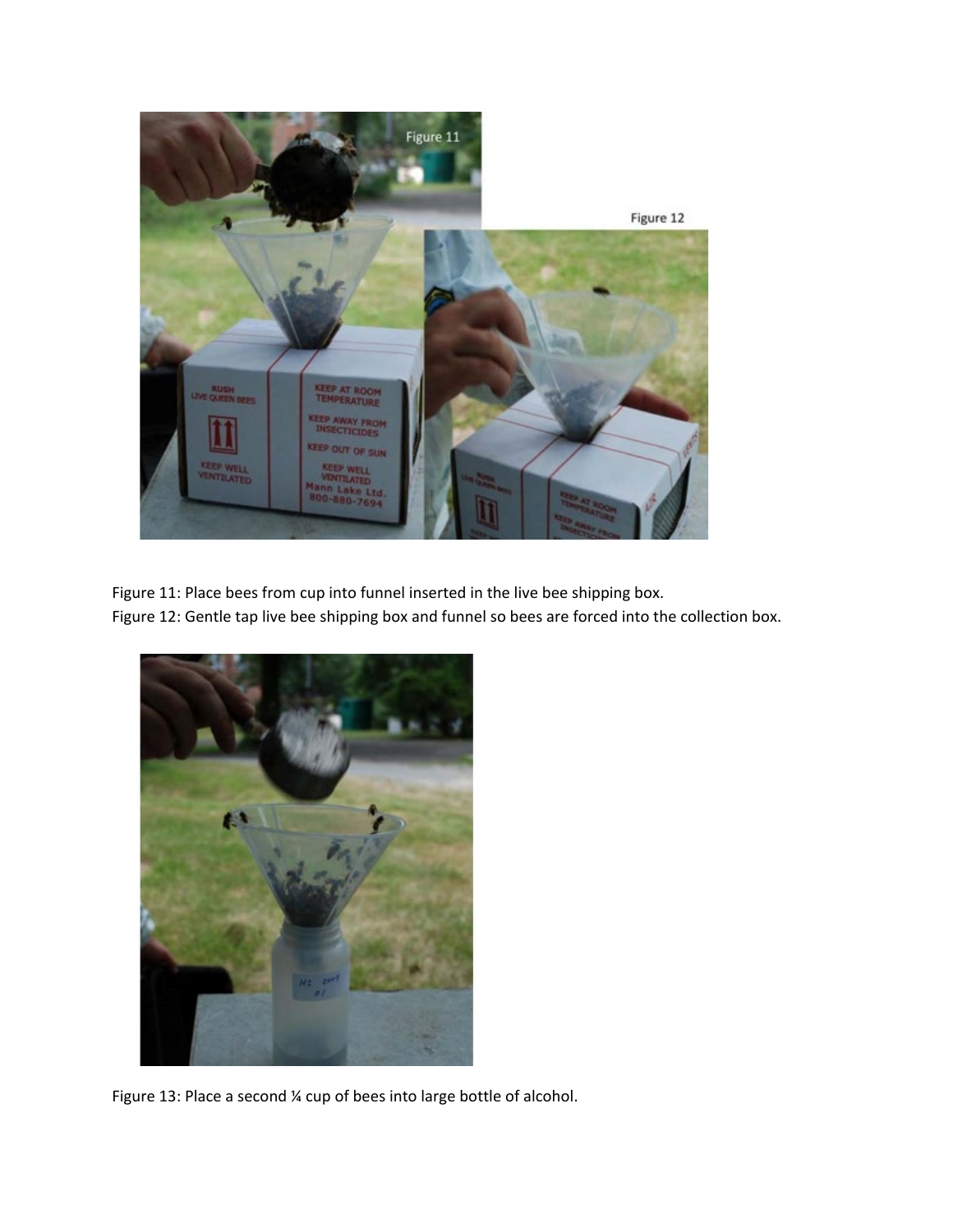

Figure 14: Hold brood frame (from which bees have been removed) above metal collection pan, with one frame surface facing down. Firmly knock the frame over the metal collection pan by allowing one end bar to hit the metal collection pan.

Figure 15: Debris dislodged from frames after being knocked in collection pan.



Figure 16: Close the large sampling bottle containing 2 cups of bees (1/4 cup from 8 different colonies), tightly seal the lid of the container, and tip the bottle several times to ensure all bees are damp with alcohol.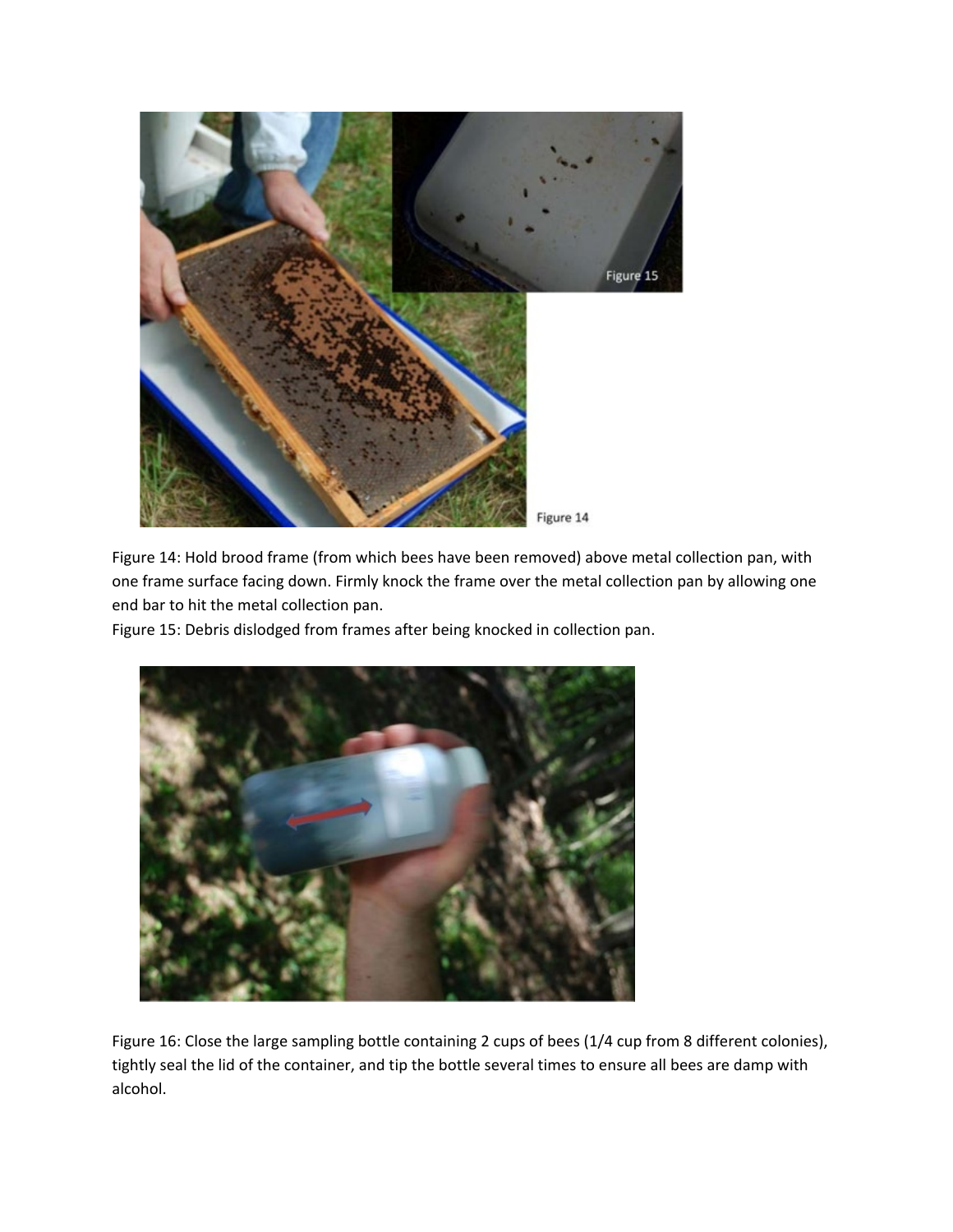

Figure 18

Figure 19

Figure 17: Place cloth filter over strainer.

Figure 18: Place water into metal collection pan to dislodge debris.

Figure 19: Pour water and debris from metal collection pan through the cloth filter.



Figure 20: Using squeeze bottle, ensure last of debris in metal collection pan is filtered through cloth filter.

Figure 21: After allowing filter to drip dry for a minute, gently fold filter so debris is secure.

Figure 22: Place folded filter into small bottle with alcohol. Secure the bottles lid.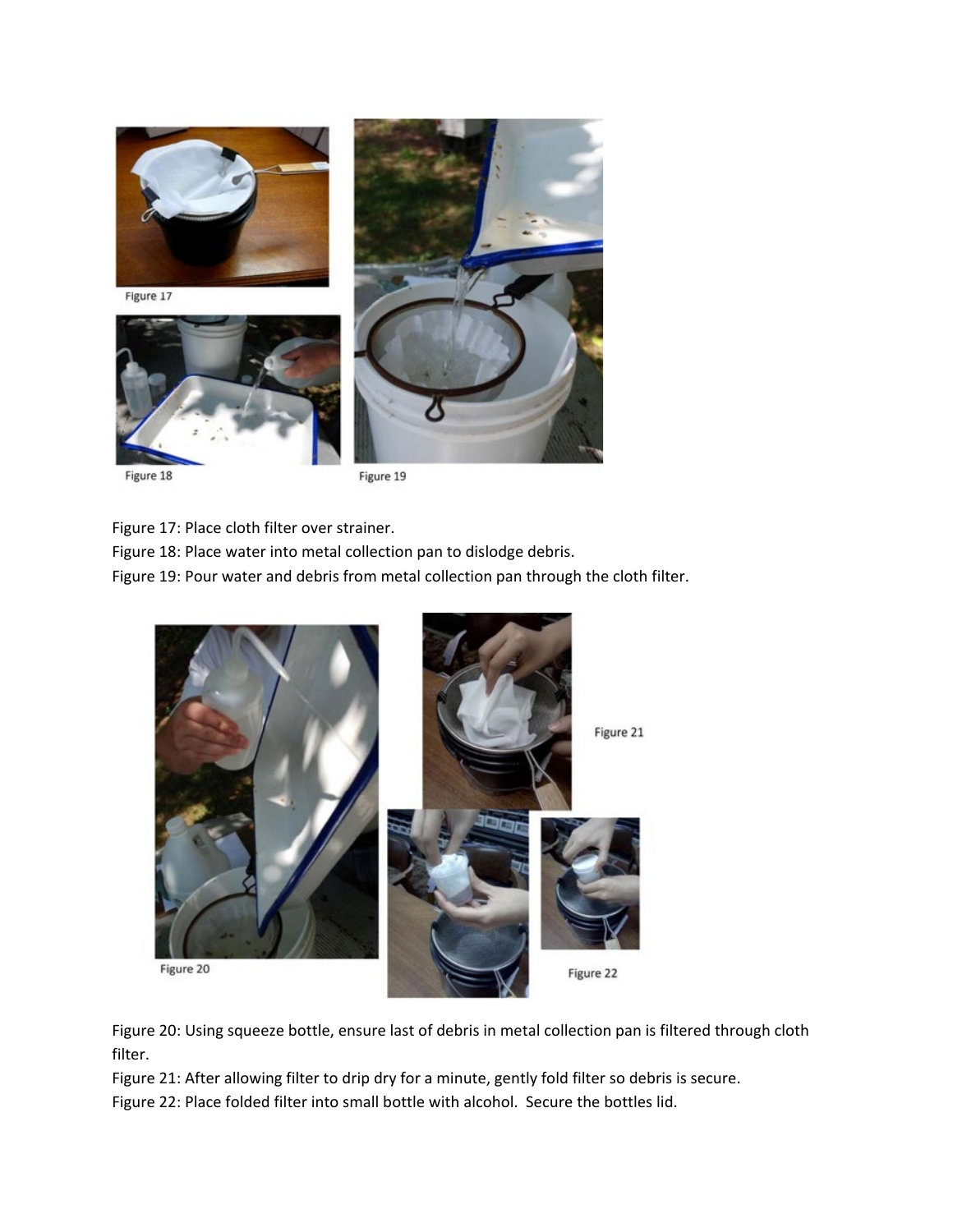

Figure 23: After ensuring the data collection sheet has been filled out completely, and after making a copy of this sheet for your records, place it in a ziplock bag and place this ziplock in the prepaid mailing box containing the sample bottles. When ready to ship samples, add packing material (e.g., newspaper), if necessary, so bottles are not rolling around in the box. Add sealed ziplock bag with data sheets and seal box with binding tape. Attach pre-addressed label. Clearly write FROM and your return address. Email UMD Survey Coordinator Rachel Fahey (nhbs@umd.edu) within 24 hours of shipment to notify UMD that a box of samples is expected.